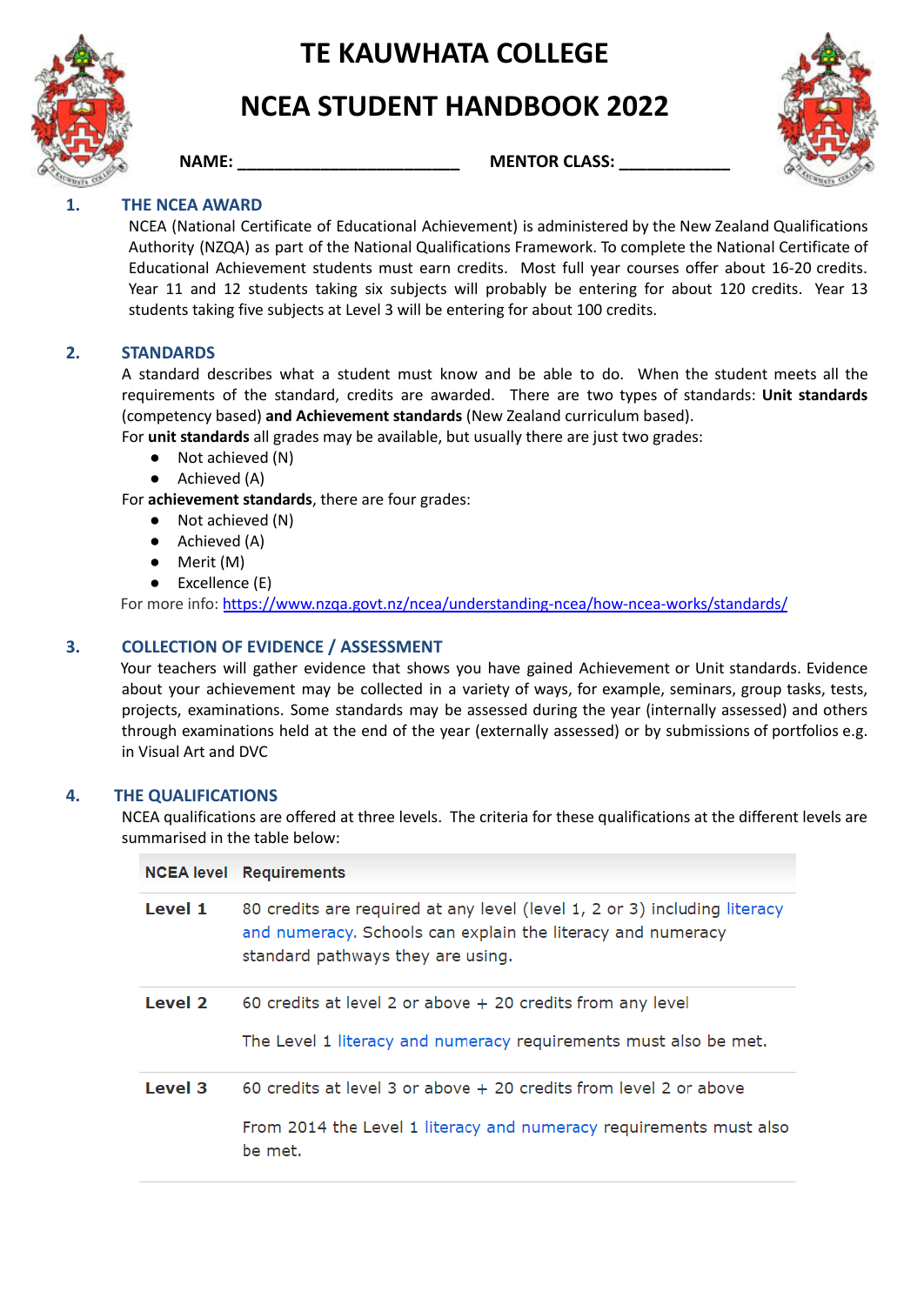#### **University Entrance (UE)**

To gain UE to a New Zealand university the

- minimum requirement is: 1. **NCEA Level 3**
- 2. **Three subjects** at **Level 3**, made up of:
	- 14 credits in each of
	- three **[approved](https://www.nzqa.govt.nz/qualifications-standards/awards/university-entrance/approved-subjects/) subjects**
- 3. **Literacy** 10 [credits](https://www.nzqa.govt.nz/qualifications-standards/awards/university-entrance/literacy-requirements/) at **Level 2 or above**, made up of:
	- 5 credits in reading
	- 5 credits in writing
- 4. **Numeracy** 10 [credits](https://www.nzqa.govt.nz/ncea/subjects/literacy-and-numeracy/level-1-requirements/lit-num-subjects/) at **Level 1 or above**, made up of:
	- achievement standards specified achievement standards available through a range of subjects, or
		- unit standards package of three numeracy unit standards (26623, 26626, 26627- **all** three required).

Once you have met the requirements for University Entrance it will appear on your Record of Achievement.

#### **Certificate endorsement**

Students will gain a NCEA certificate endorsement with Excellence where they achieve 50 credits at Excellence at the level of the certificate or above.

Students will gain a NCEA certificate endorsement with Merit where they achieve 50 credits at Merit (or Excellence) at the level of the certificate or above.

#### **Course Endorsement**

Students will gain an endorsement for an individual course where they achieve, in a single school year:

- 1. 14 or more credits at Achieved, Merit or Excellence at the lower level that supports the endorsement.
	- (Achieved Course Endorsement available from 2021 onwards)
- 2. At least 3 credits from externally assessed standards and 3 credits from internally assessed standards.
- 3. A course endorsement can be awarded even if a qualification for that level is not achieved.
	- Note: Physical Education, Religious Studies and level 3 Visual Arts will be exempt from (2) above

#### **Scholarship awards**

New Zealand Scholarship assessments enable candidates to be assessed against challenging standards and are demanding for the most able candidates in each subject. Assessment is by either a written/spoken examination or by the submission of a portfolio or report of work produced throughout the year.

For more info on the monetary Awards follow these links: New Zealand [Scholarship:](https://www.nzqa.govt.nz/qualifications-standards/awards/new-zealand-scholarship/) [Monetary](https://www.nzqa.govt.nz/about-us/our-role/legislation/nzqa-rules/assessment-including-examination-rules/7/2/1/) Awards

#### **5. COURSE INFROMATION / ASSESSMENT STATEMENTS**

Within three weeks of the start of the year you will be provided with information about every NCEA subject course you take. An assessment statement will be provided that will include important information about your course, credits available, whether they are internal or external standards and other crucial information.

It will also allow you to record the standards you achieve and keep track of your credits total.

It is recommended you attach them to this booklet and keep them secure.

#### **6. AUTHENTICITY OF STUDENT WORK**

Appropriate conditions for assessment can include:

- students completing work outside of class time
- students receiving feedback from others about their work
- open book assessment
- students working as a group.

In all situations, however, students must be able to attest to the authenticity of their work. Work presented for assessment that is not authentic will not be considered as part of the body of evidence on which an assessment decision is based and may result in consequences from the Deputy Principal in charge of NZQA.

| <b>NCEA Level 3</b>                | Approved             | Approved       | Approved     | At least 38 further          |
|------------------------------------|----------------------|----------------|--------------|------------------------------|
| <b>Certificate</b>                 | Subject 1            | Subject 2      | Subject 3    | <b>credits</b>               |
| <b>Total 80 Credits</b>            | (14 credits)         | (14 credits)   | (14 credits) | (18 credits at Level         |
| 60 Credits at Level 3 + 20 Credits |                      |                |              | 3 or above and 20            |
| at Level 2)                        |                      |                |              | credits Level 2 or<br>above) |
| Literacy                           | Reading              | <b>Writing</b> |              |                              |
| Level 2 (or above)                 | (5 Credits)          | (5 Credits)    |              |                              |
| 10 credits                         |                      |                |              |                              |
| <b>Numeracy</b>                    | Mathematics/Numeracy |                |              |                              |
| Level 1 (or above)                 | (10 credits)         |                |              |                              |
| 10 credits                         |                      |                |              |                              |
| $\sim$<br>$\sim$                   |                      |                |              |                              |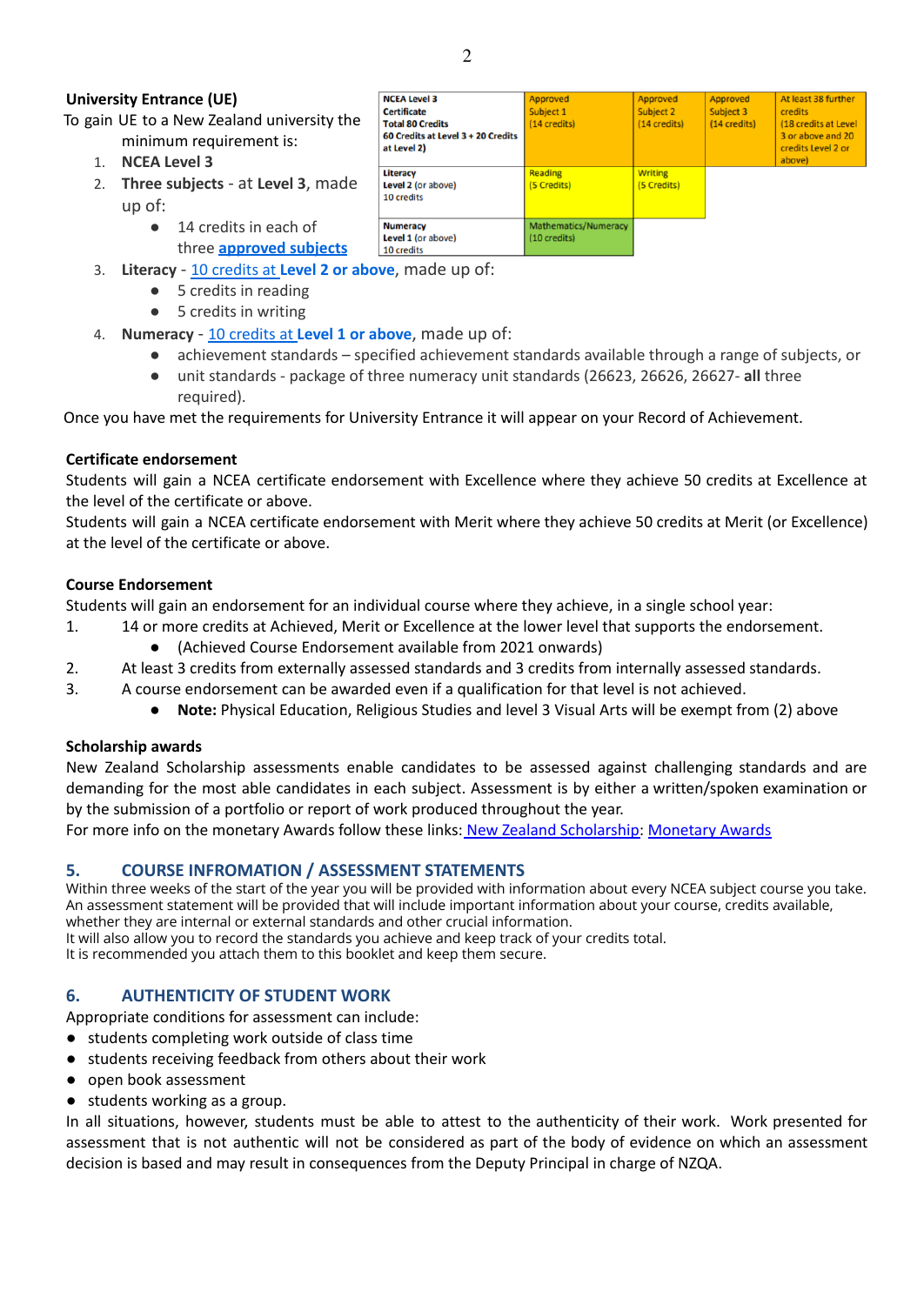## **7. BREACHES OF RULES**

Examples of a breach of the rules include, but are not limited to, the following:

- Plagiarism (submitting work that is not the student's)
- Impersonation
- False declarations of authenticity
- Using notes in a test or exam
- Collusion (communicating with others, disruption or dishonestly assisting or hindering others during a test or exam)
- Dishonesty (lying about reasons for submitting late work)
- Altering answers prior to seeking an appeal
- Copying from another student, or deliberately allowing work to be copied by others

If a breach of the rules is suspected

- The teacher will retain the evidence of the breach and discuss the situation with the Principal's Nominee
- The parent/guardian will be notified of the alleged breach of the rules by the PN
- The PN will investigate the matter, keep a [written](https://drive.google.com/open?id=1G4tIg2bArO6loKTOauKSiHSU930bDT1FB2a702FK8X8) record of the investigation and consult with other relevant specialists as required.
- The PN will make the final decision and notify the student and the parent/guardian in writing of the outcome of the investigation
- The school will report 'Not Achieved' if the breach is proven.

### **8. MISSED AND LATE ASSESSMENTS**

Work that is submitted for marking after the stated deadline will not be included in the body of evidence used to make an assessment decision.

#### **Wilful absence**

A wilful absence will be considered as intent to avoid assessment. A further assessment opportunity will not be provided to a student who wilfully misses an assessment. If other valid, authentic standard specific evidence is not available a result of Not Achieved will be reported.

#### **Extensions**

- 1. When an assignment has been set on a subject it must be handed to the teacher during the class period of the due date.
- 2. Any student who envisages being unable to complete an assignment on time through circumstances beyond her/his control (sickness, family trauma) should request an extension of time from the teacher. Valid reasons for requesting an extension of time or a new assessment date are:
	- Sickness: a medical certificate or a note from a parent/caregiver must be supplied
	- Family trauma: a note from the parent/caregiver, Guidance Counsellor, Dean, or mentor group teacher must be supplied
	- School sporting/cultural activity: the teacher in charge of the activity signs the 'Missed Assessment' form. (Note: this reason is only valid if the student informs the teacher in advance of the assessment or due date.)
	- NOTE **family holidays are not classed as a "valid reason".**
- 3. An application for an extension must be made on the *Assignment [Extension/Missed](https://docs.google.com/document/d/1NeJTxEnVjmR7aChm2Vptlz664o4qkXIhen3XDOe8Buc/edit) Assessment Form* at least three school days before the due deadline. (Link to form is https://bit.ly/Extensionplease)

#### **9. RETURN OF WORK AND APPEALS**

- All assessment results will be returned to the students within ten school days of the assessment.
- When the assessment is handed back students must have the opportunity to hear an explanation of the judgement statements and how judgement decisions were made. They should compare their responses with the judgement decisions and ask for clarification of decisions about their responses. They can seek reconsideration of a judgement decision (see Appeals Procedure).
- Teacher takes any requests for reconsideration of judgement decisions to the moderator/ assessor/Head of Department/Principal's Nominee.
- Students may appeal decisions regarding the outcomes of internal assessment.
- The appeals pathway is from students to their class teacher, to the Head of Department, and then to the Principal's Nominee.
- A student does not forfeit their right to appeal by acknowledging the return of their work or by sighting their grade.